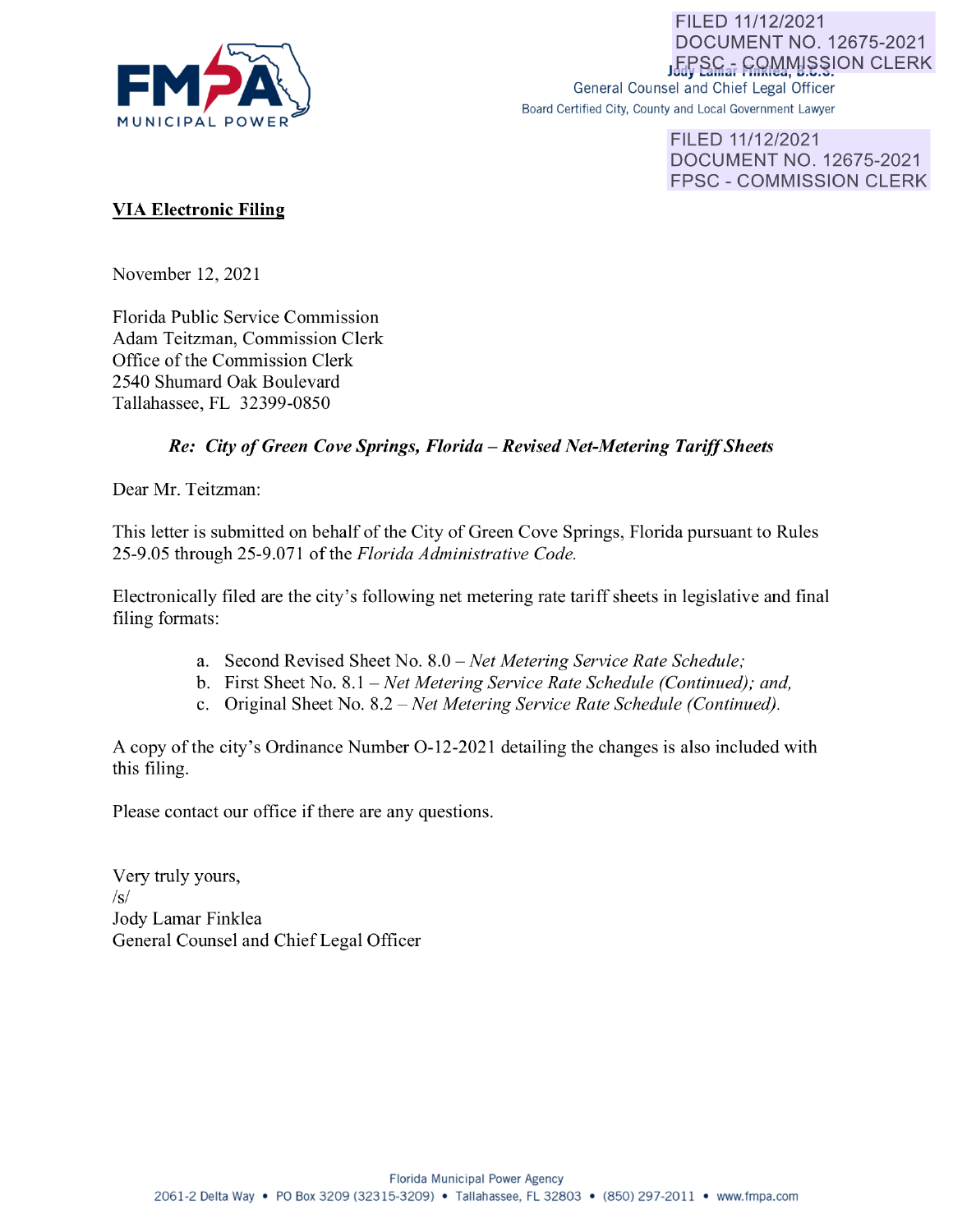### **GREEN COVE SPRINGS ELECTRIC NET METERING SERVICE RATE SCHEDULE**

**AVAILABLE**: Entire Service Area

**APPLICABLE**: This schedule is applicable to a customer who:

- 1. Takes retail service from GCS Electric under an otherwise applicable rate schedule at their premises.
- 2. Owns a renewable generating facility with a generating capacity that does not exceed 2 megawatts (2 MW) that is located on the customer's premises and that is intended primarily to offset part or all of customer's own electric requirements. Customer's facility shall fall within one of the following ranges:
	- Tier  $1 = 10$ kW or less:
	- Tier  $2 =$  greater than 10kW and less than or equal to 100kW;
	- Tier  $3 =$  greater than 100kW and less than or equal to two megawatts (2MW).
- 3. Is interconnected and operates in parallel with GCS electric distribution system;
- 4. Provides GCS Electric with an executed Standard Interconnection Agreement for Customer-Owned Renewable Generation and an executed Tri-Party Net Metering Power Purchase Agreement by and between Florida Municipal Power Agency (FMPA) and GCS Electric.

#### **MONTHLY RATE**:

All rates charged under this schedule will be in accordance with the customer's otherwise applicable rate schedule. A Customer served under this schedule is responsible for all charges from its otherwise applicable rate schedule including monthly minimum charges, customer charges, meter charges, facilities charges, demand charges and surcharges. Charges for energy (kWh) supplied by GCS Electric will be based on the net metered usage in accordance with Billing (see below).

# **METERING**:

Energy metering under this schedule shall be accomplished by separately registering the flow of electricity both (1) from GCS Electric, and (2) excess energy (kWh) generated by Customer and delivered to GCS Electric's electric system. Such metering equipment shall be installed at the point of delivery at the expense of GCS Electric.

Any additional meter or meters installed as necessary to measure total renewable electricity generated by the Customer for the purposes of receiving Renewable Energy Certificates (or similarly titled credits for renewable energy electricity generated) shall be installed at the expense of the customer, unless determined otherwise during negotiations for the sale of the customer's credits to FMPA or GCS Electric.

Meter readings shall be taken monthly on the same cycle as required under the otherwise applicable rate schedule.

(Continued on Sheet No. 8.1)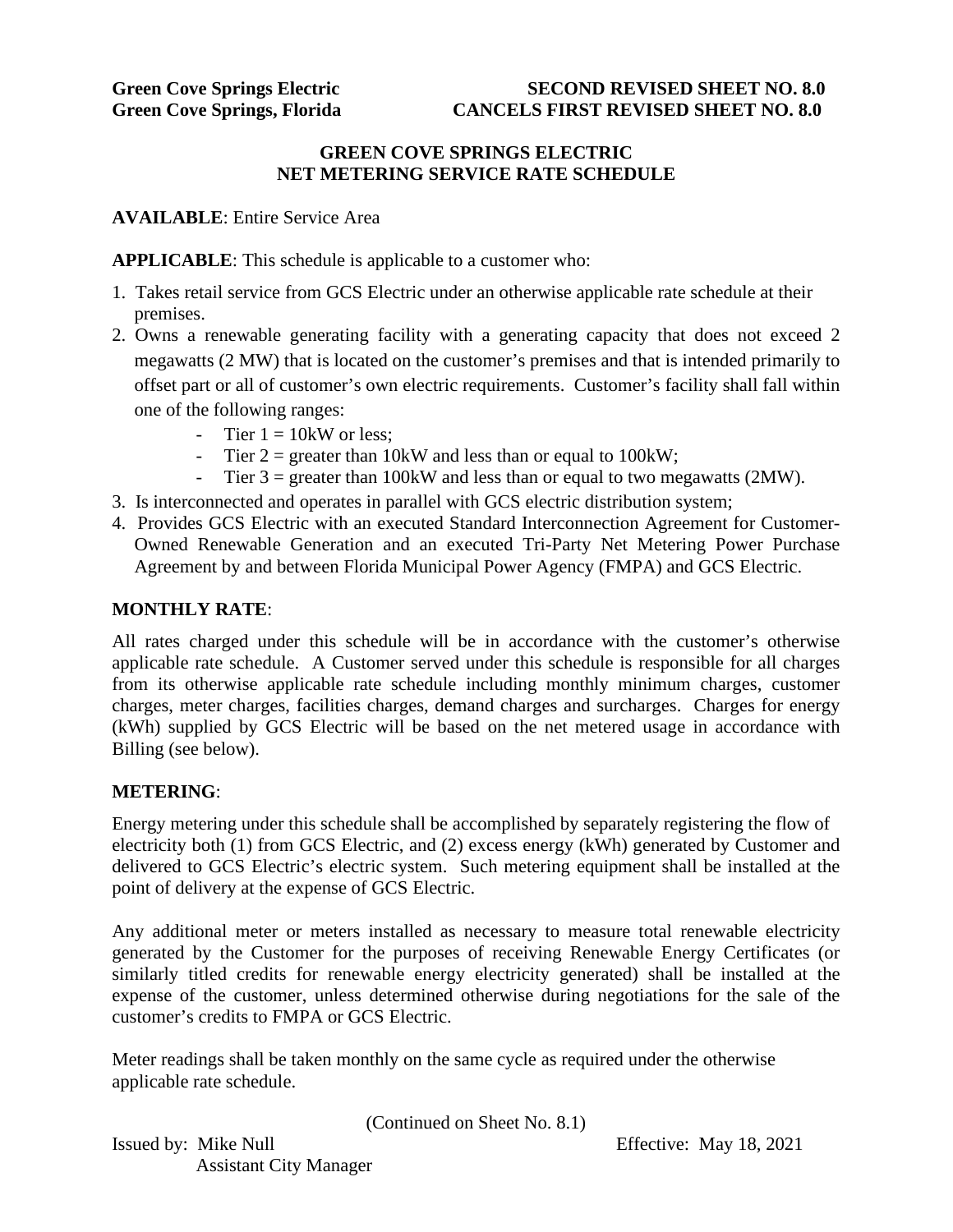# **Green Cove Springs Electric FIRSTSECOND REVISED SHEET NO. 8.0 Green Cove Springs, Florida CANCELS ORIGINALFIRST REVISED SHEET NO. 8.0**

### **GREEN COVE SPRINGS ELECTRIC NET METERING SERVICE RATE SCHEDULE**

**AVAILABLE**: Entire Service Area

**APPLICABLE**: This schedule is applicable to a customer who:

- 1. Takes retail service from GCS Electric under an otherwise applicable rate schedule at their premises.
- 2. Owns a renewable generating facility with a generating capacity that does not exceed 2 megawatts (2 MW) that is located on the customer's premises and that is intended primarily to offset part or all of customer's own electric requirements. Customer's facility shall fall within one of the following ranges:
	- Tier  $1 = 10$ kW or less:
	- Tier  $2 =$  greater than 10kW and less than or equal to 100kW;
	- Tier  $3 =$  greater than 100kW and less than or equal to two megawatts (2MW).
- 3. Is interconnected and operates in parallel with GCS electric distribution system;
- 4. Provides GCS Electric with an executed Standard Interconnection Agreement for Customer-Owned Renewable Generation and an executed Tri-Party Net Metering Power Purchase Agreement by and between Florida Municipal Power Agency (FMPA) and GCS Electric.

# **MONTHLY RATE**:

All rates charged under this schedule will be in accordance with the customer's otherwise applicable rate schedule. A Customer served under this schedule is responsible for all charges from its otherwise applicable rate schedule including monthly minimum charges, customer charges, meter charges, facilities charges, demand charges and surcharges. Charges for energy (kWh) supplied by GCS Electric will be based on the net metered usage in accordance with Billing (see below).

# **METERING**:

Energy metering under this schedule shall be accomplished by separately registering the flow of electricity both (1) from GCS Electric, and (2) excess energy (kWh) generated by Customer and delivered to GCS Electric's electric system. Such metering equipment shall be installed at the point of delivery at the expense of GCS Electric.

Any additional meter or meters installed as necessary to measure total renewable electricity generated by the Customer for the purposes of receiving Renewable Energy Certificates (or similarly titled credits for renewable energy electricity generated) shall be installed at the expense of the customer, unless determined otherwise during negotiations for the sale of the customer's credits to FMPA or GCS Electric.

Meter readings shall be taken monthly on the same cycle as required under the otherwise applicable rate schedule.

(Continued on Sheet No. 8.1)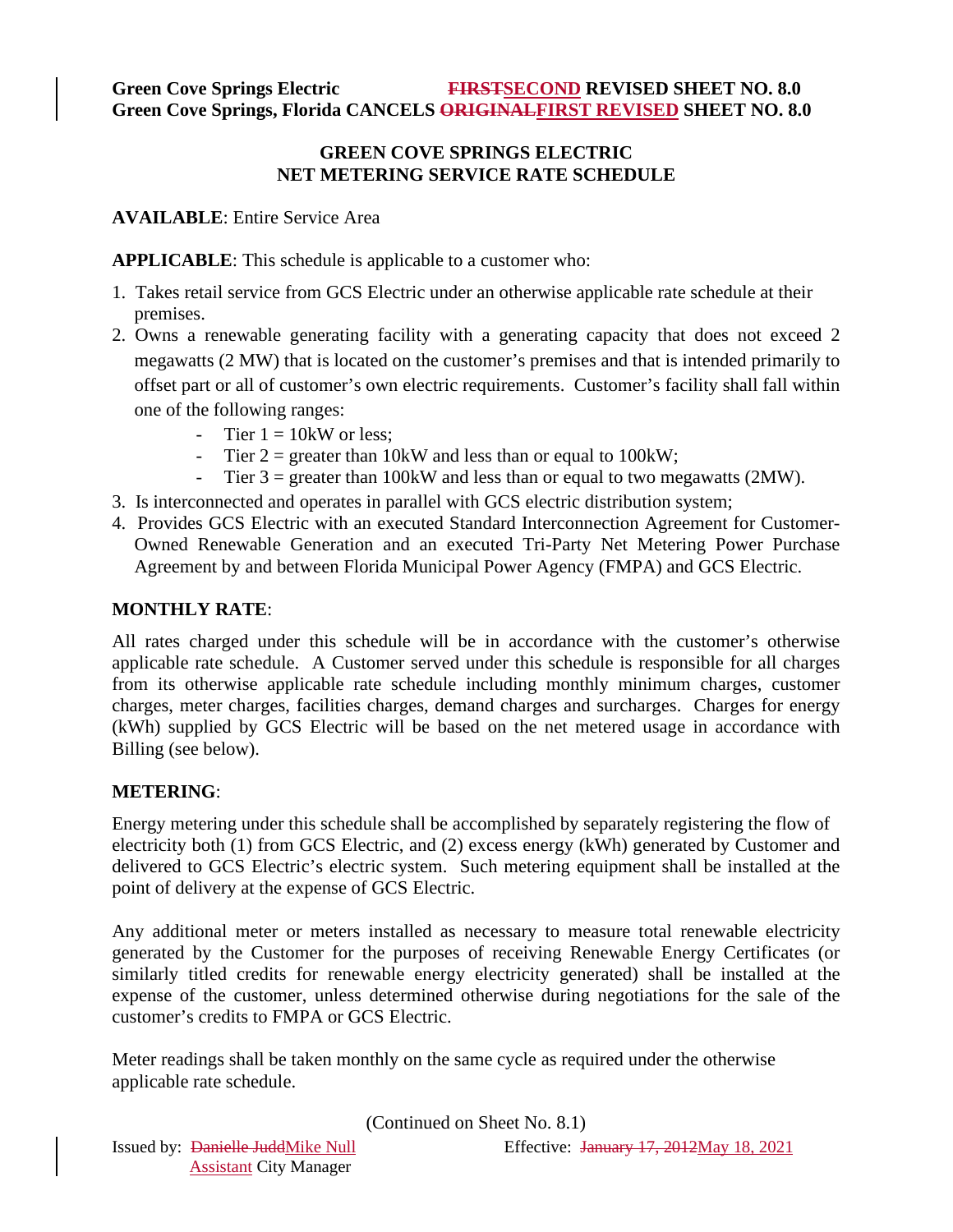### **Green Cove Springs Electric FIRST REVISED SHEET NO. 8.1** Green Cove Springs, Florida CANCELS ORIGINAL SHEET NO. 8.1

**BILLING**: Customer shall be billed for its consumption and export of excess energy as follows:

- a) Customer shall be billed for the total amount of electric power and energy delivered to Customer by GCS Electric in accordance with the otherwise applicable rate schedule.
- b) Electric energy from the Customer Renewable Generation System shall first be used to serve the Customer's own load and offset the Customer's demand for GCS electricity. Any kWh of electric energy produced by the Customer-Owned renewable generation system that is not consumed by the Customer's own load and is delivered to the GCS system shall be deemed as "excess customer-owned renewable generation." Excess Customer-Owned renewable generation shall be purchased in the form of a credit on the Customer's monthly energy consumption bill.
- c) Each billing cycle, Customer shall be credited for the total amount of excess electricity generated by the customer-owned renewable generation that is delivered to Green Cove Springs' electric system during the previous billing cycle. The credit shall be calculated as follows:
	- (1) If Customer has executed a net metering interconnection agreement with GCS Electric on or before June 1, 2021, the credit from GCS Electric shall be determined in accordance with the energy charge and bulk power cost adjustment per kWh for the Customer's applicable rate schedule. Notwithstanding the preceding sentence, Customer shall not qualify for the credit provided for in this subsection c) (1) upon the earlier of:
		- a. Twenty (20) years after the effective date of the interconnection agreement between Customer and BCS Electric; or,
		- b. Customer is no longer the owner of record for the location at which the customer owned renewable generation is located.

Upon the occurrence of the earlier of either event set forth in subsection c) (1) a., or c) (1) b., Customer shall thereafter be credited for excess customer-owned renewable generation in accordance with subsection c) (2) below.

 (2) If Customer has executed a net metering interconnection agreement with GCS Electric after June 1, 2021 or does not otherwise qualify for the credit provided for in subsection c) (1) above, the credit from BCS Electric shall be the "ARP \$/kWh Renewable Generation Credit Rate," plus \$0.02/kWh. The "ARP \$/kWh Renewable Generation Credit Rate" is determined by FMPA and is equal to the quarterly average of the FMPA All Requirements Power Supply Project energy rate, updated each April 1, July 1, October 1, and January 1. The ARP \$/kWh renewable Generation Credit Rate is available at GCS Electric's website: www.greencovesprings.com.

(Continued to Sheet No. 5.2)

Issued by: Mike Null Effective: May 18, 2021 Assistant City Manager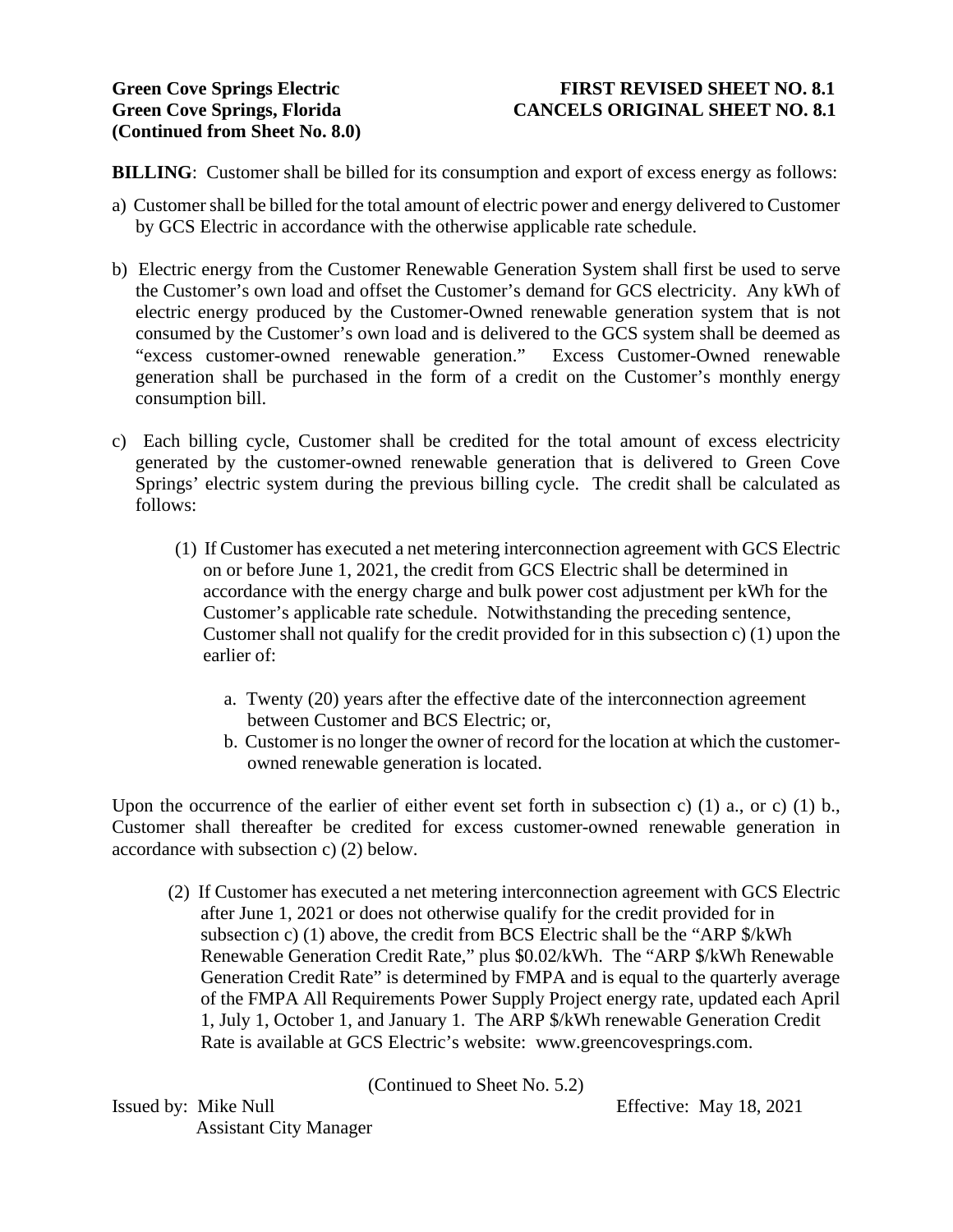**BILLING**: Customer shall be billed for its consumption and export of excess energy as follows:

- a) Customer shall be billed for the total amount of electric power and energy delivered to Customer by GCS Electric in accordance with the otherwise applicable rate schedule.
- b) Electric energy from the Customer Renewable Generation System shall first be used to serve the Customer's own load and offset the Customer's demand for GCS electricity. Any kWh of electric energy produced by the Customer-Owned renewable generation system that is not consumed by the Customer's own load and is delivered to the GCS system shall be deemed as "excess customer-owned renewable generation." Excess Customer-Owned renewable generation shall be purchased in the form of a credit on the Customer's monthly energy consumption bill.
- c) Each billing cycle, Customer shall be credited for the total amount of excess electricity generated by the customer-owned renewable generation that is delivered to Green Cove Springs' electric system during the previous billing cycle. The credit from GCS Electric shall be determined in accordance with the energy charge and bulk power cost adjustment per kWh, for the Customer's applicable rate schedule. The credit shall be calculated as follows:

 (1) If Customer has executed a net metering interconnection agreement with GCS Electric on or before June 1, 2021, the credit from GCS Electric shall be determined in accordance with the energy charge and bulk power cost adjustment per kWh for the

- Customer's applicable rate schedule. Notwithstanding the preceding sentence, Customer shall not qualify for the credit provided for in this subsection c) (1) upon the earlier of:
	- a. Twenty (20) years after the effective date of the interconnection agreement between Customer and BCS Electric; or,
	- b. Customer is no longer the owner of record for the location at which the customer owned renewable generation is located.

Upon the occurrence of the earlier of either event set forth in subsection c) (1) a., or c) (1) b., Customer shall thereafter be credited for excess customer-owned renewable generation in accordance with subsection c) (2) below.

 (2) If Customer has executed a net metering interconnection agreement with GCS Electric after June 1, 2021 or does not otherwise qualify for the credit provided for in subsection c) (1) above, the credit from GCS Electric shall be the "ARP \$/kWh Renewable Generation Credit Rate," plus \$0.02/kWh. The "ARP \$/kWh Renewable Generation Credit Rate" is determined by FMPA and is equal to the quarterly average of the FMPA All Requirements Power Supply Project energy rate, updated each April 1, July 1, October 1, and January 1. The ARP \$/kWh renewable Generation Credit

Rate is available at GCS Electric's website: www.greencovesprings.com.

(Continued to Sheet No. 8.2)

Assistant City Manager

Issued by: Danielle JuddMike Null Effective: January 17, 2012May 18, 2021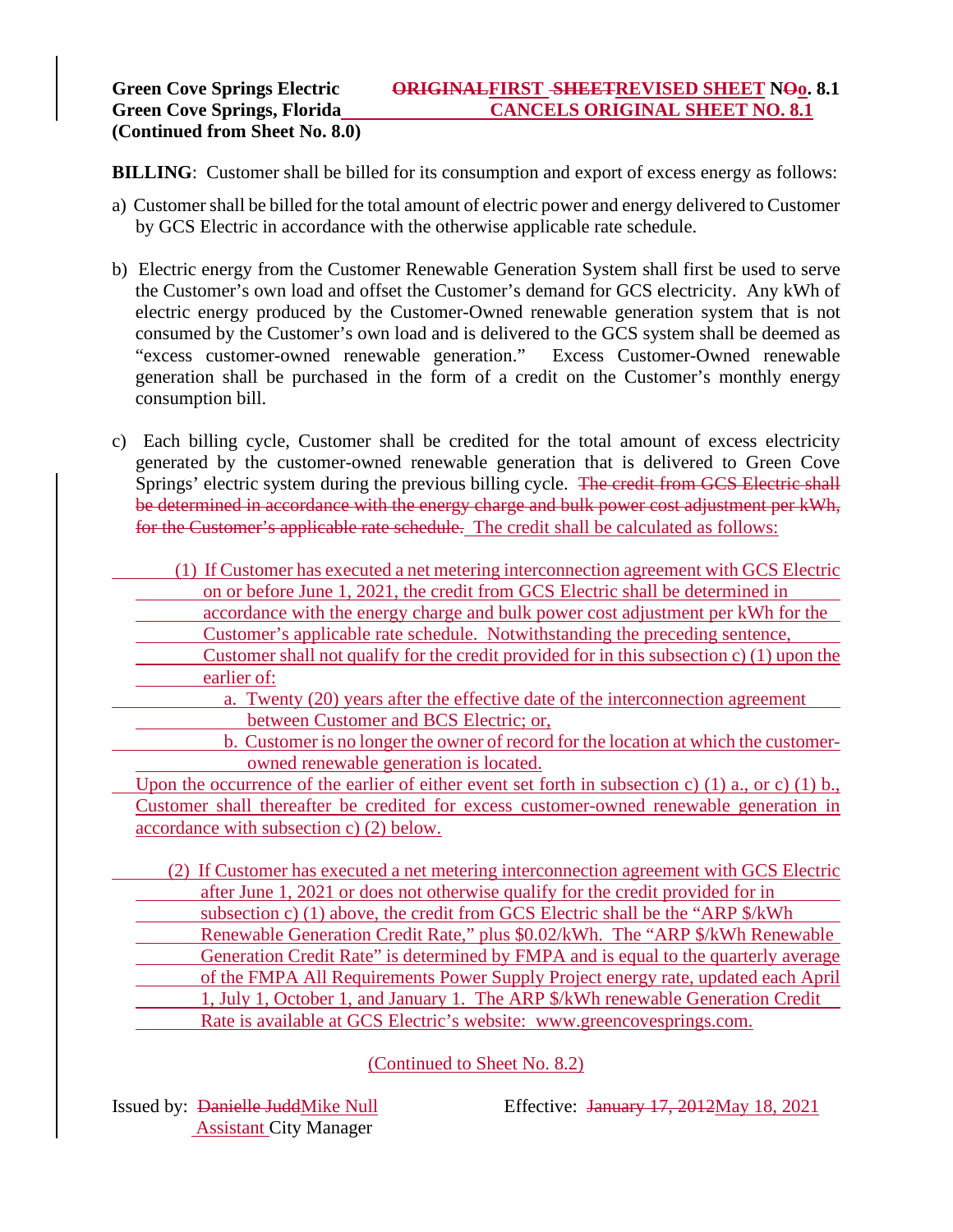- d) In the event that a given monthly credit for excess customer-owned renewable generation exceeds the total billed amount for Customer's consumption in any corresponding month, then the excess credit shall be applied to the Customer's subsequent bill. Excess energy credits produced pursuant to the preceding sentence shall accumulate and be used to offset Customer's energy consumption bill for a period of not more than twelve (12) months. In the last billing cycle of each calendar year, any unused excess energy credits shall be paid by GCS Electric to the Customer, at GCS Electric's wholesale avoided cost rate.
- e) In the event that a Customer closes an account, any of the Customer's unused excess energy credits shall be paid by GCS Electric at GCS Electric's wholesale avoided cost rate.
- f) Regardless of whether any excess energy is delivered to the GCS electric system in a given billing cycle, Customer shall be required to pay the greater of: (1) the minimum charge as stated in the otherwise applicable rate schedule; or (2) the applicable customer charge plus the applicable demand charge for the maximum measured demand during the billing period in accordance with provisions of the otherwise applicable rate schedule.
- g) Customer acknowledges that its provision of electricity to GCS Electric hereunder is on a firstoffered first-accepted basis and subject to diminution and/or rejection in the event the total amount of electricity delivered to GCS Electric pursuant to this Schedule, from all participating GCS Electric customers, exceeds 2.5 percent (%) of the aggregate customer peak demand on the Green Cove Springs electric system.

**FEES:** The Customer shall be required to pay the following fees for the review and processing of the application as follows. Fees may be adjusted annually.

 Tier 1 - \$ NO FEE Tier 2 - \$ 320.00 Tier 3 - \$ 470.00

 Tier 3 - Study Fee – Deposit of up to \$10,000 (based on estimated costs, to be determined at time of application). Customer is to pay actual cost of study. Should the actual cost of the study be less than the deposit, the difference will be refunded to the customer.

Issued by: Mike Null Effective: May 18, 2021 Assistant City Manager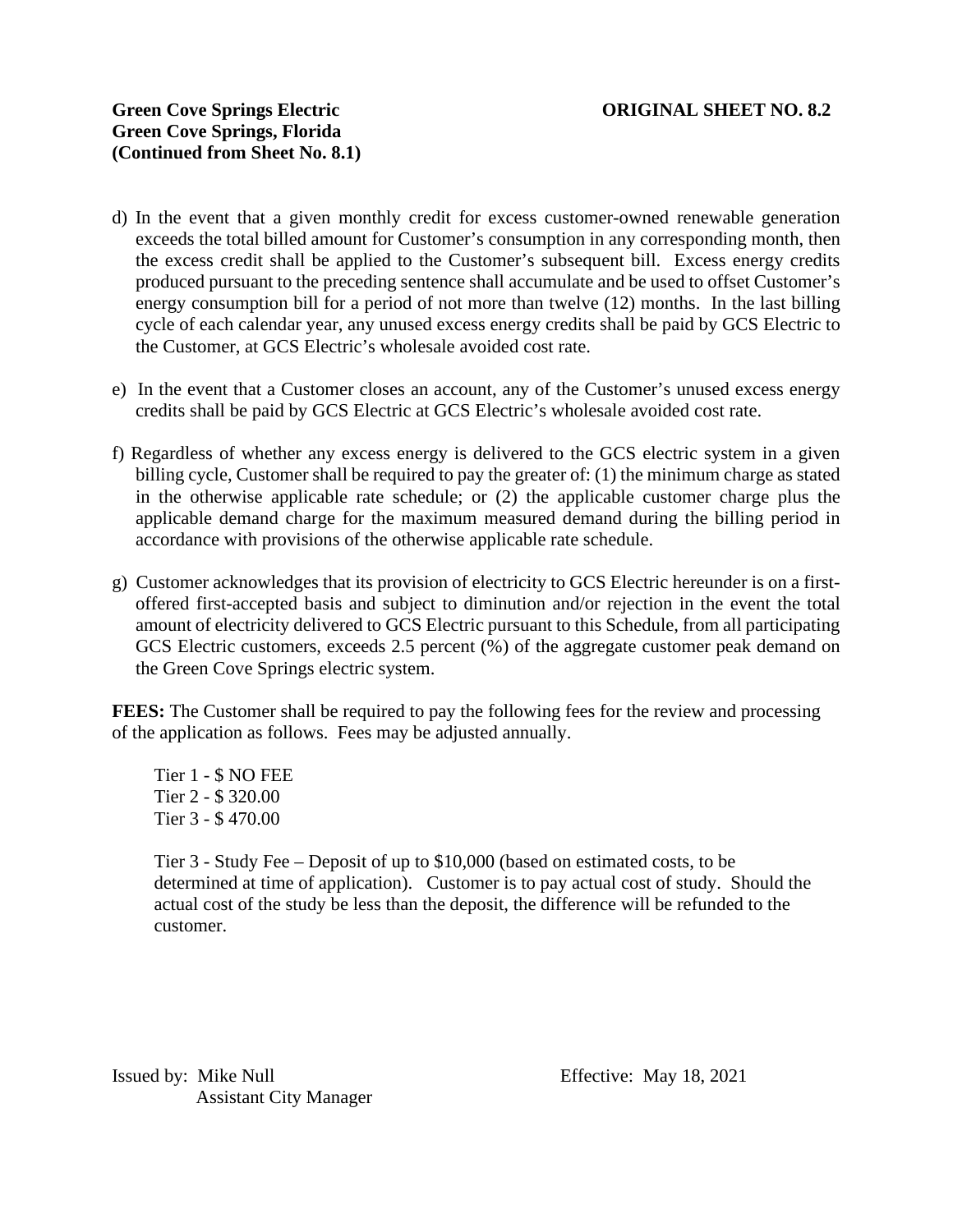### **Green Cove Springs Electric ORIGINAL SHEET NO. 8.2 Green Cove Springs, Florida (Continued from Sheet No. 8.1)**

- d) In the event that a given monthly credit for excess customer-owned renewable generation exceeds the total billed amount for Customer's consumption in any corresponding month, then the excess credit shall be applied to the Customer's subsequent bill. Excess energy credits produced pursuant to the preceding sentence shall accumulate and be used to offset Customer's energy consumption bill for a period of not more than twelve (12) months. In the last billing cycle of each calendar year, any unused excess energy credits shall be paid by GCS Electric to the Customer, at GCS Electric's wholesale avoided cost rate.
- e) In the event that a Customer closes an account, any of the Customer's unused excess energy credits shall be paid by GCS Electric at GCS Electric's wholesale avoided cost rate.
- f) Regardless of whether any excess energy is delivered to the GCS electric system in a given billing cycle, Customer shall be required to pay the greater of: (1) the minimum charge as stated in the otherwise applicable rate schedule; or (2) the applicable customer charge plus the applicable demand charge for the maximum measured demand during the billing period in accordance with provisions of the otherwise applicable rate schedule.
- g) Customer acknowledges that its provision of electricity to GCS Electric hereunder is on a firstoffered first-accepted basis and subject to diminution and/or rejection in the event the total amount of electricity delivered to GCS Electric pursuant to this Schedule, from all participating GCS Electric customers, exceeds 2.5 percent (%) of the aggregate customer peak demand on the Green Cove Springs electric system.

**FEES:** The Customer shall be required to pay the following fees for the review and processing of the application as follows. Fees may be adjusted annually.

Tier  $1 - $$  NO FEE Tier  $2 - 1$  \$ 320.00 Tier  $3 - 15 - 170.00$ Tier 3 - Study Fee – Deposit of \$2500.00 up to \$10,000 (based on estimated costs, to be determined at time of application). Customer is to pay actual cost (not to exceed \$2500.00). of study. Should the actual cost of the study be less than the deposit, the difference will be refunded to the customer.

Issued by: Mike Null **Effective:** May 18, 2021 Assistant City Manager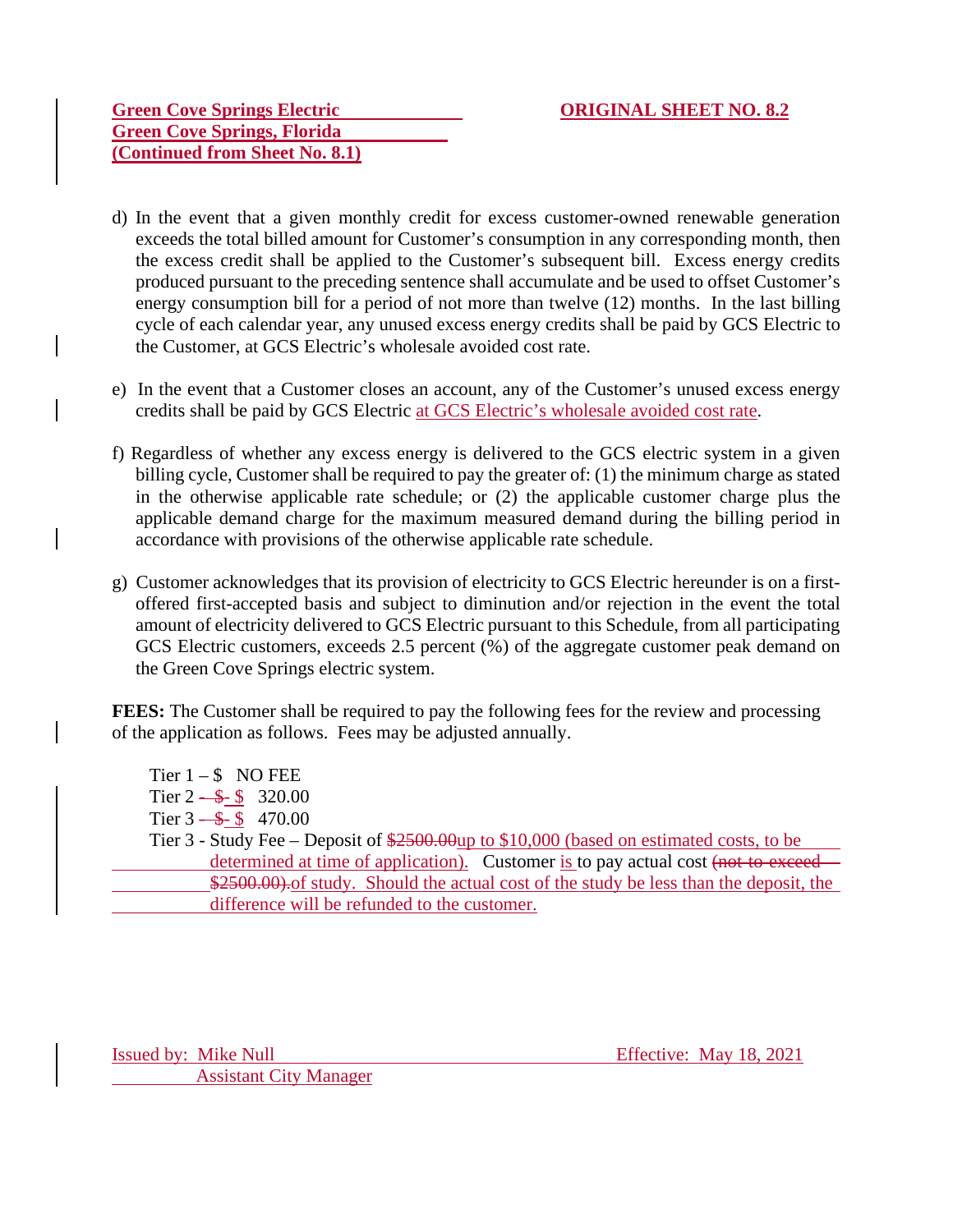#### ORDINANCE NO. 0-12-2021

#### AN ORDINANCE OF THE CITY COUNCIL OF GREEN COVE SPRINGS AMENDING GREEN COVE SPRINGS ELECTRIC NET METERING SERVICE RATE SCHEDULE; PROVIDING FOR REPEALER, SEVERABILITY, AND SETTING AN EFFECTIVE DATE.

WHEREAS, it is the City of Green Cove Springs policy to encourage its electrical customers to use energy more efficiently and to rely on renewable resources of energy where feasible and cost effective; and

WHEREAS, the Florida Legislature has found that it is in the public interest to promote development of renewable energy resources in this State; and

WHEREAS, in accordance with Florida Statute 366.91(6) and pursuant to Ordinance 0-01-2012 and Resolution R-04-2012, the City of Green Cove Springs has developed a standardized Interconnection Agreement and Net Metering Program for customer-owned renewable generation systems (RGS); and

WHEREAS, the City of Green Cove Springs has adopted the Green Cove Springs Electric Net Metering Service Rate Schedule, which has been filed with and approved by the Florida Public Service Commission; and

WHEREAS, pursuant to the Net Metering Service Rate Schedule, the City of Green Cove Springs purchases excess customer-owned renewable generation from its applicable net metering customers at rates, terms and conditions established therein; and

WHEREAS, the City of Green Cove Springs now desires to amend its Net Metering Service Rate Schedule by, among other things, (1) establishing a new rate for excess customer-owned renewable generation for net metering customers as of a date certain; (2) grandfathering the existing rate for excess customer-owned renewable generation for existing customers as of a date certain; and (3) providing a sunset date for the grand-fathered net metering customer rate.

#### NOW, THEREFORE, BE IT ENACTED BY THE CITY COUNCIL OF THE CITY OF GREEN COVE SPRINGS, FLORIDA, AS FOLLOWS;

SECTION 1. The City of Green Cove Springs Electric Net Metering Service Rate Schedule is hereby amended as set forth in Attachment 1 to this Ordinance.

SECTION 2. REPEALER. All Ordinances or part of Ordinances in conflict herewith be and the same are hereby repealed.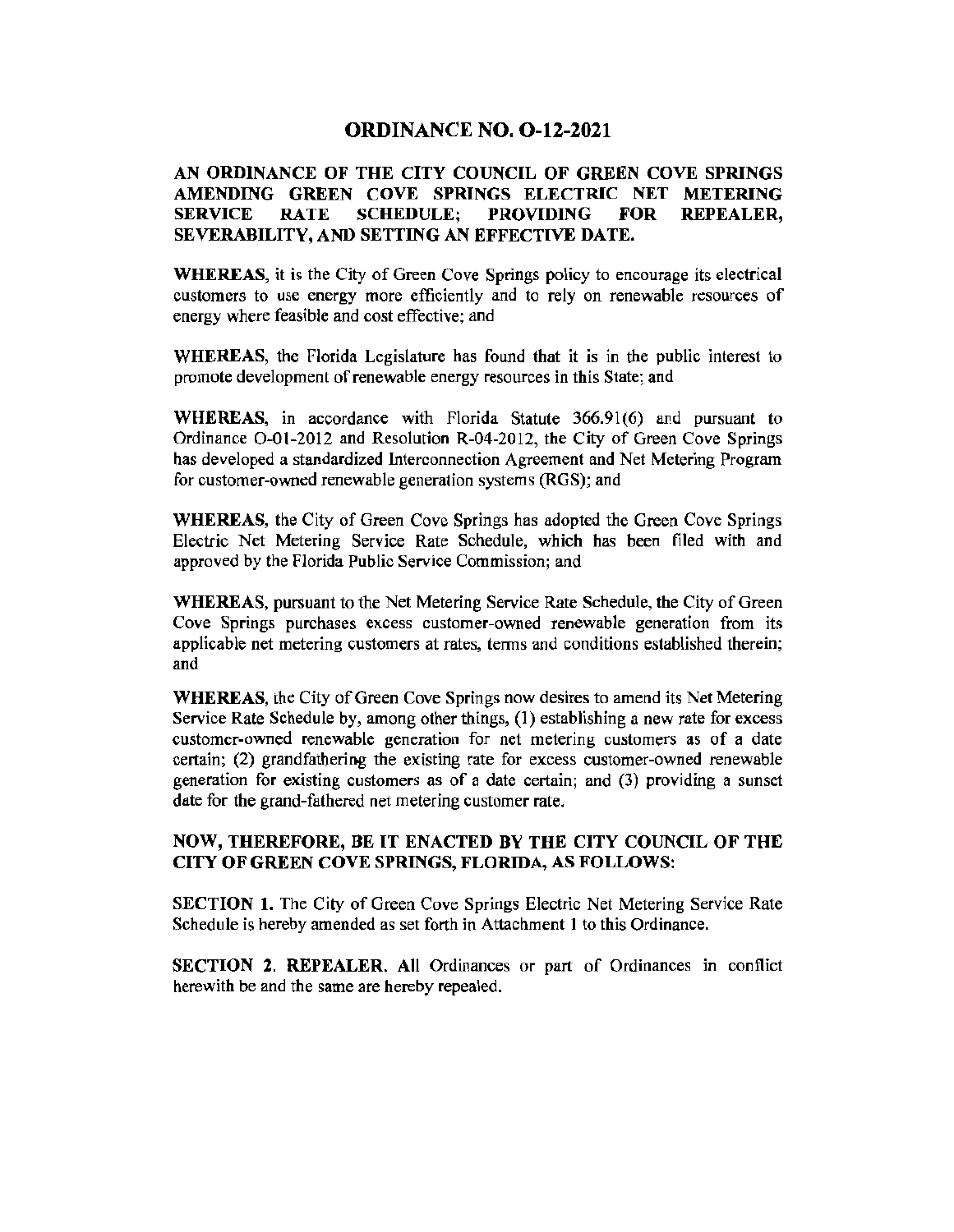**SECTION 3. SEVERABILITY.** If any portion or portions of this Ordinance is declared by any court of competent jurisdiction to be void, unconstitutional, or unenforceable, then all remaining provisions of this Ordinance shall remain in full force and effect.

**SECTION 4. EFFECTIVE DATE.** This Ordinance shall become effective upon final passage.

**INTRODUCED AND PASSED AS TO FORM ONLY ON THE FIRST READING BY THE CITY COUNCIL OF GREEN COVE SPRINGS, FLORIDA, THIS 18TH DAY OF MAY, 2021.** 

CITY OF GREEN COVE SPRINGS, FLORIDA Edward R. Gaw, Mayor

ATTEST: West, City Clerk

**PASSED ON SECOND AND FINAL READING BY THE CITY COUNCIL OF THE CITY OF GREEN COVE SPRINGS, FLORIDA, THIS 18TH DAY OF MAY, 2021.** 

**CITY OF GREEN COVE SPRINGS, FLORIDA** Edward R. Gaw, Mayor

ATTEST: Vest, City Clerk

APPROVED AS TO FORM ONLY:

Amold, III, City Attorney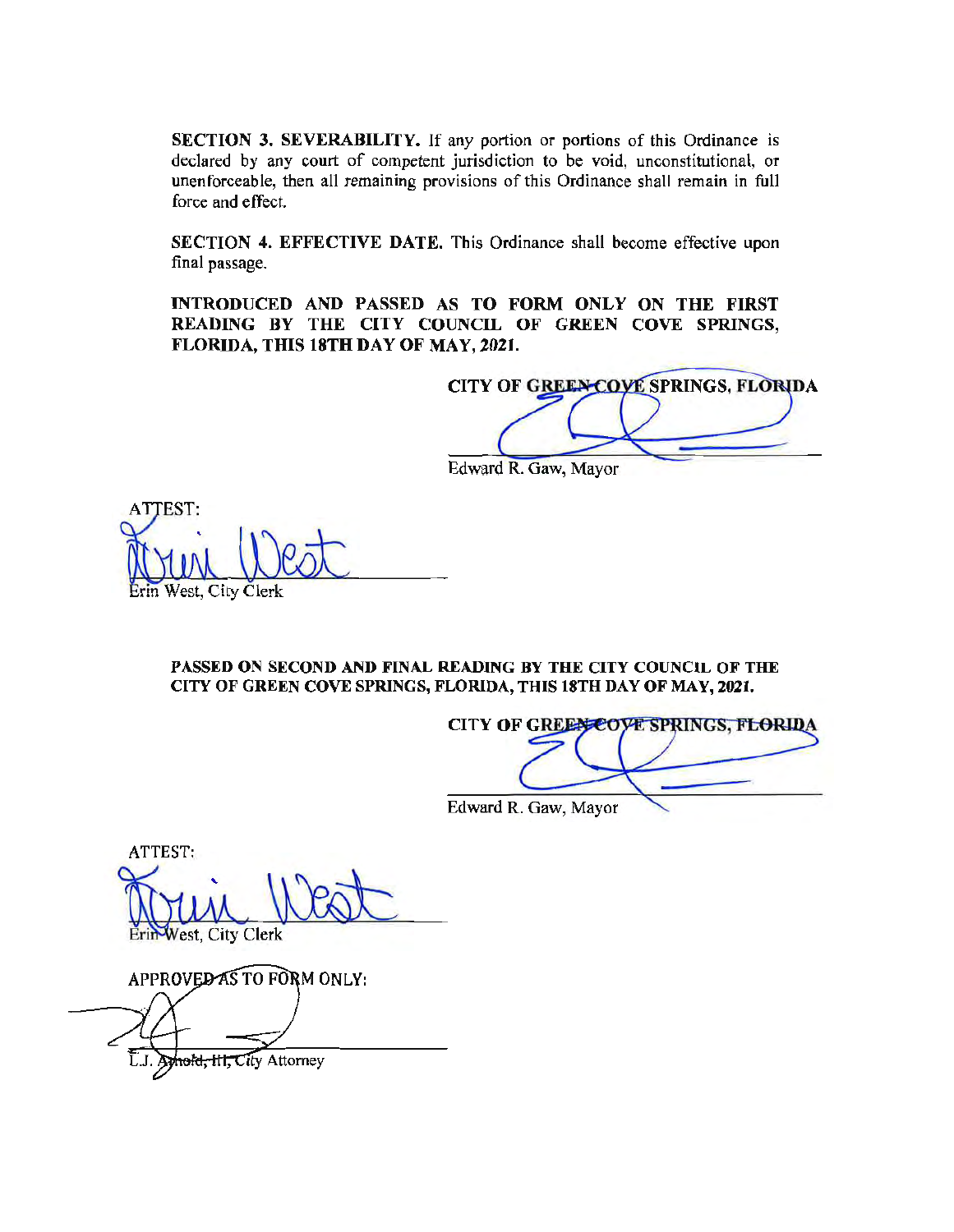# ATTACHMENT 1

# GREEN COVE SPRINGS ELECTRIC NET METERING SERVICE RATE SCHEDULE

### **AVAILABLE:** Entire Service Area

**APPLICABLE:** This schedule is applicable to a customer who:

- 1. Takes retail service from GCS Electric under an otherwise applicable rate schedule at their premises.
- 2. Owns a renewable generating facility with a generating capacity that does not exceed 2 megawatts (2 MW) that is located on the customer's premises and that is primarily intended to offset part or all of customer's own electric requirements. Customer's facility shall fall within one of the following ranges:
	- Tier  $1 = 10$ kW or less;
	- Tier  $2 =$  greater than 10kW and less than or equal to 100kW;
	- Tier  $3 =$  greater than 100kW and less than or equal to 2MW.
- 3. Is interconnected and operates in parallel with GCS electric distribution system;
- 4. Provides GCS Electric with an executed Standard Interconnection Agreement for Customer-Owned Renewable Generation and an executed Tri-Party Net Metering Power Purchase Agreement by and between Florida Municipal Power Agency (FMPA) and GCS Electric.

# MONTHLY RATE:

All rates charged under this schedule will be in accordance with the customer's otherwise applicable rate schedule. A Customer served under this schedule is responsible for all charges from its otherwise applicable rate schedule including monthly minimum charges, customer charges, meter charges, facilities charges, demand charges and surcharges. Charges for energy(kWh) supplied by GCS Electric will be based on the net.metered usage in accordance with Billing (see below).

#### METERING:

Energy metering under this schedule shall be accomplished by separately registering the flow of electricity both (I) from GCS Electric; and (2) excess energy (kWh) generated by Customer and delivered to GCS Electric's electric system. Such metering equipment shall be installed at the point of delivery at the expense of GCS Electric.

Any additional meter or meters installed as necessary to measure total renewable electricitygenerated by the Customer for the purposes of receiving Renewable Energy Certificates (or similarly titled credits for renewable energy electricity generated) shall be installed at the expense of the customer, unless determined otherwise during negotiations for the sale of the customer's credits to FMPA or GCS Electric.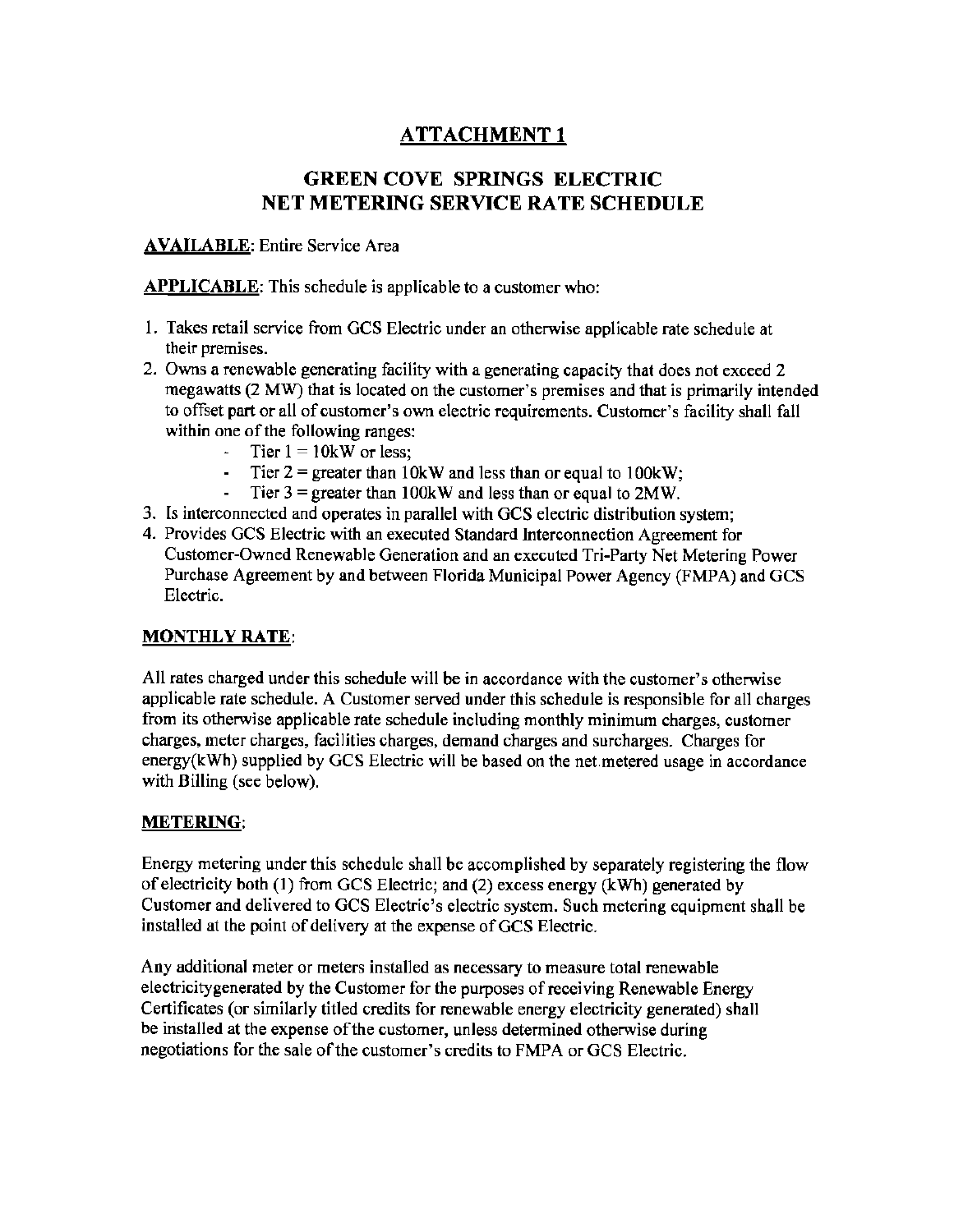Meter readings shall be taken monthly on the same cycle as required under the otherwise applicable rate schedule.

**BILLING:** Customer shall be billed for its consumption and export of excess energy as follows:

- a) Customer shall be billed for the total amount of electric power and energy delivered to Customer by GCS Electric in accordance with the otherwise applicable rate schedule.
- b) Electric energy from the Customer Renewable Generation System shall first be used to serve the Customer's own load and offset the Customer's demand for GCS electricity. Any kWh of electric energy produced by the Customer-Owned renewable generation system that is not consumed by the Customer's own load and is delivered to the GCS system shall be deemed as "excess customer-owned renewable generation." Excess Customer-Owned renewable generation shall be purchased in the fonn of a credit on the Customer's monthly energy consumption bill.
- c) Each billing cycle, Customer shall be credited for the total amount of excess electricity generated by the customer-owned renewable generation that is delivered to Green Cove Springs' electric system during the previous billing cycle. The credit shall be calculated as follows:
	- (1) If Customer has executed a net metering interconnection agreement with GCS Electric on or before June 1, 2021, t<del>The credit from GCS Electric shall be he</del> credit from GCS Electric shall be determined in accordance with the energv charge and bulk power cost adjustment per **kWh.** for the Customer's applicable rate schedule. determined in accordance with the energy charge and bulk power cost adjustment per kWh, for the Customer's applicable rate schedule. Notwithstanding the preceding sentence, Customer shall not qualify for the credit provided for in this subsection  $c(1)$  upon the earlier of:
		- a. Twenty (20) years after the effective date of the interconnection agreement between Customer and GCS Electric: or
		- b. Customer is no longer the owner of record for the location at which the customer-owned renewable generation is located.

Upon the occurrence of the earlier of either event set forth in subsection c)( l)a. or c)( I )b .. Customer shall thereafter be credited for excess customer-owned renewable generation in accordance with subsection c)(2) below.

 $(2)$  If Customer has executed a net metering interconnection agreement with GCS Electric after June I. 2021. or does not otherwise qualifv for the credit provided for in subsection c)(1) above, the credit from GCS Electric shall be the "ARP \$/kWh" Renewable Generation Credit Rate" plus \$0.02/kWh. The "ARP \$/kWh Renewable Generation Credit Rate" is determined by FMPA, and is equal to the quarterly average of the FMPA All-Requirements Power Supply Project energy rate. updated